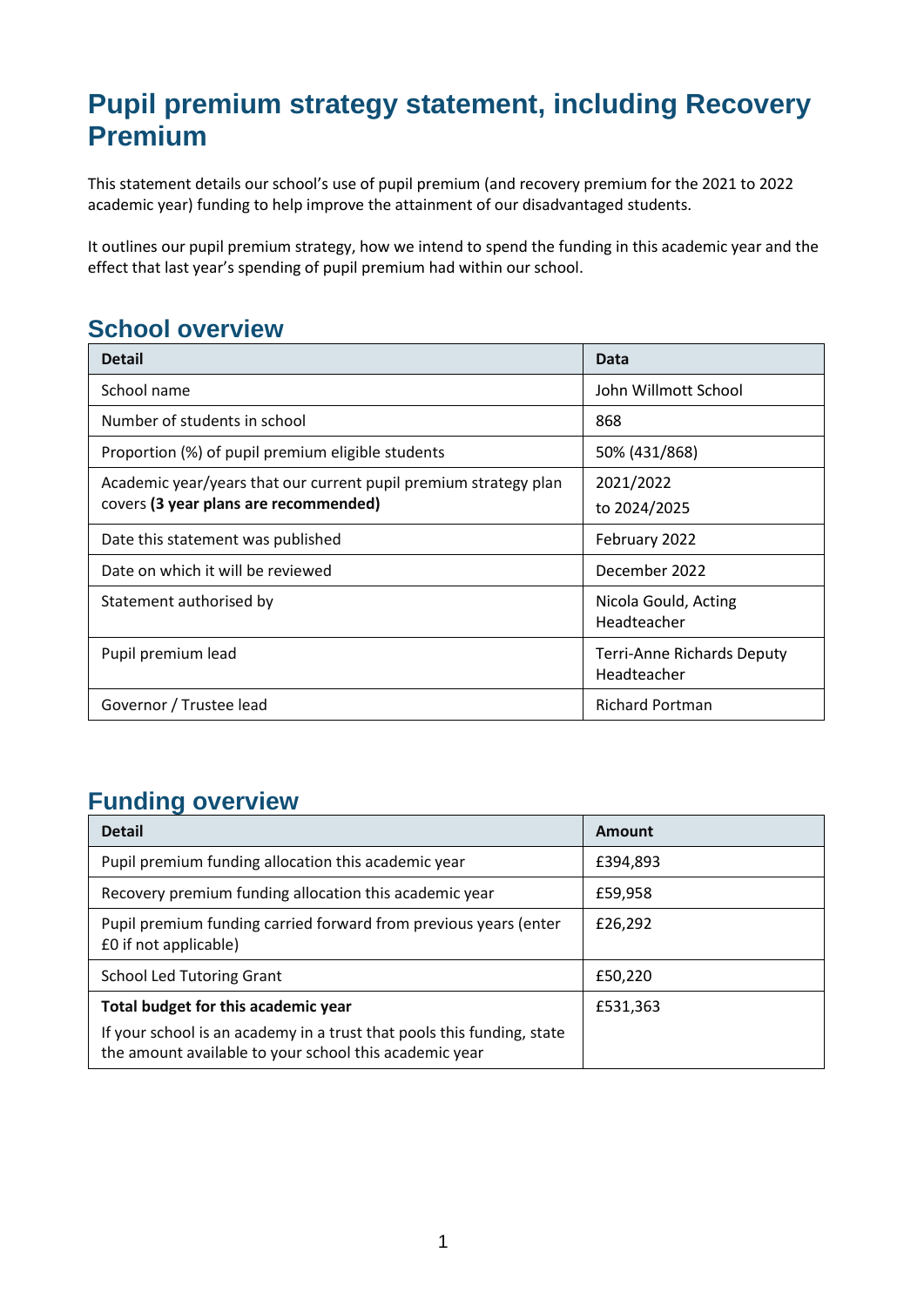## **Part A: Pupil premium strategy plan**

#### **Statement of intent**

Our intention is that all students, irrespective of their background or the challenges they face, make good progress and achieve high attainment across the curriculum, so that their outcomes and opportunities are equal to their peers.

The focus of our pupil premium strategy is to support disadvantaged students to achieve that goal, including progress for those who are already high attainers. We will consider the challenges faced by vulnerable students, such as those who have a social worker, those in the care system and young carers. The activity we have outlined in this statement is intended to support their needs, in line with our school vision of, 'Potential into Reality'.

High-quality teaching is at the heart of our approach, with a focus on areas in which disadvantaged students require the most support. This is proven to have the greatest impact on closing the disadvantage attainment gap and at the same time will benefit the non-disadvantaged students in our school. Implicit in the intended outcomes detailed below, is the intention that non-disadvantaged students' attainment will be sustained and improved alongside progress for their disadvantaged peers.

Our strategy is also integral to wider school plans for education recovery, notably in its targeted academic support for students whose education has been worst affected, including non-disadvantaged students.

Our approach will be responsive to common challenges and individual needs, rooted in robust diagnostic assessment, not assumptions about the impact of disadvantage. The approaches we have adopted complement each other to help students excel. To ensure they are effective we will:

- ensure disadvantaged students are challenged in the work that they're set
- act early to intervene at the point need is identified
- adopt a whole school approach in which we develop learning behaviours and habits that support students to re-engage with learning.

### **Challenges**

This details the key challenges to achievement that we have identified among our disadvantaged students.

| <b>Challenge</b><br>number | <b>Detail of challenge</b>                                                                                                                                                                                               |
|----------------------------|--------------------------------------------------------------------------------------------------------------------------------------------------------------------------------------------------------------------------|
|                            | Our assessment, observations and discussions with students and families suggest<br>that our disadvantaged students experience higher rates of deprivation and poverty<br>including financial hardship from unemployment. |
|                            | This impacts on their aspirations and knowledge of careers and pathways open to<br>them.                                                                                                                                 |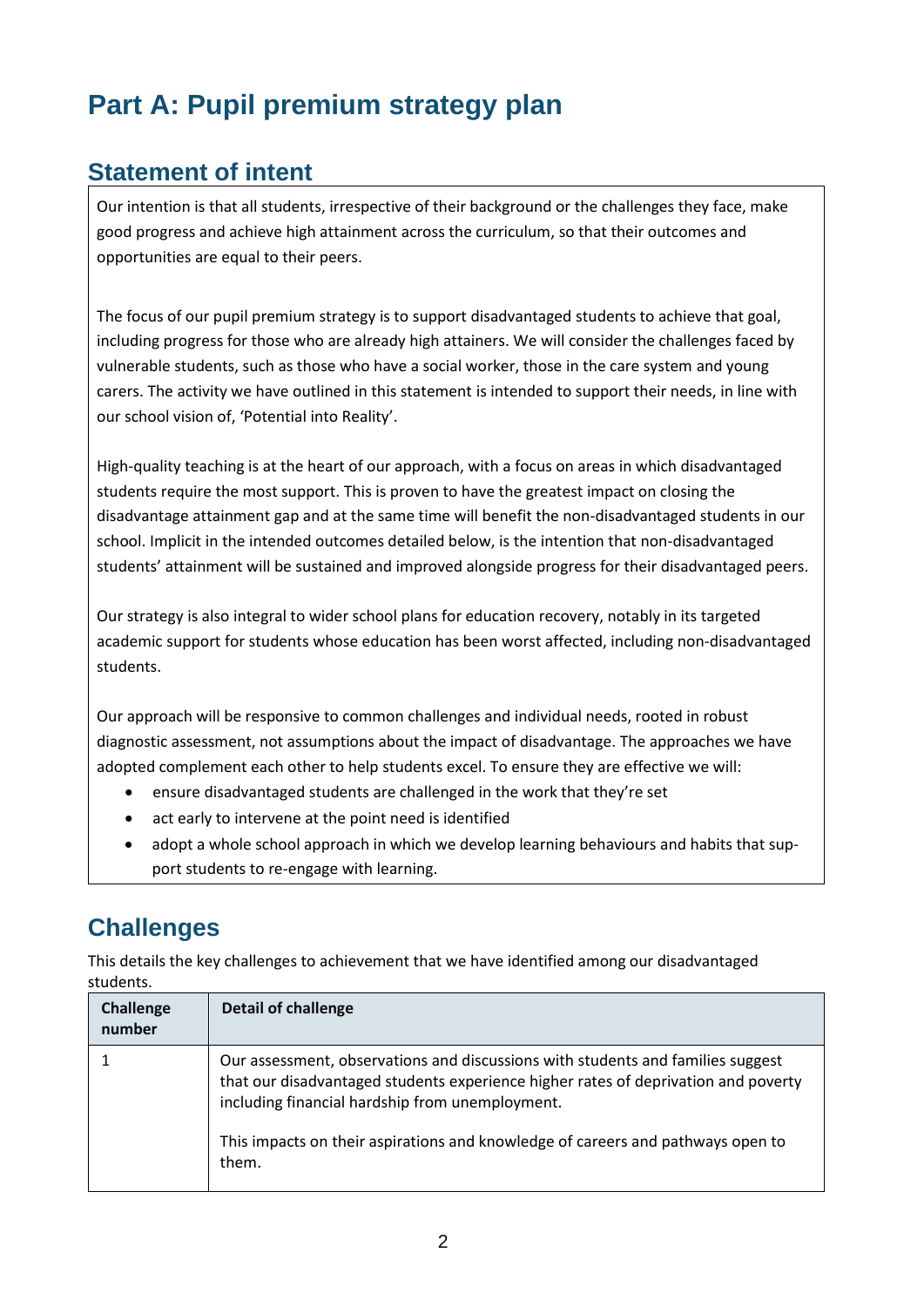| $\mathcal{P}$ | Our assessments, observations and discussions with students and families suggest<br>that the education outcomes of many of our disadvantaged students have been im-<br>pacted by partial school closures to a greater extent than for other students. These<br>findings are backed up by several national studies.<br>This has resulted in significant knowledge gaps resulting in students falling further<br>behind age-related expectations, especially in maths and science.                                                       |
|---------------|----------------------------------------------------------------------------------------------------------------------------------------------------------------------------------------------------------------------------------------------------------------------------------------------------------------------------------------------------------------------------------------------------------------------------------------------------------------------------------------------------------------------------------------|
| 3             | Our observations, assessment and discussions with students and families have iden-<br>tified social and emotional issues for many students, such peer-on-peer abuse, all<br>forms of exploitation and higher participation in violent crime. This is driven by 80%<br>of the cohort using public transport to travelling across the city to attend school.<br>During the pandemic and post pandemic, teacher referrals for support markedly in-<br>creased. Students, of whom are disadvantaged, currently require additional support. |
| 4             | Our attendance data over the last 3 years indicates that attendance among disadvan-<br>taged students has been between $4 - 6.5\%$ lower than for non-disadvantaged stu-<br>dents.<br>25 - 56% of disadvantaged students have been 'persistently absent' compared to<br>their peers with the exception of the first lockdown in 2019/20. Our assessments<br>and observations indicate that absenteeism is negatively impacting disadvantaged<br>students' progress.                                                                    |

#### **Intended outcomes**

This explains the outcomes we are aiming for **by the end of our current strategy plan**, and how we will measure whether they have been achieved.

| <b>Intended outcome</b>                                                           | <b>Success criteria</b>                                                                                                                                                        |
|-----------------------------------------------------------------------------------|--------------------------------------------------------------------------------------------------------------------------------------------------------------------------------|
| Improved attainment<br>among disadvantaged<br>students across the                 | By the end of our current plan in 2024/25, 47% or more of disadvan-<br>taged students will be entered for the English Baccalaureate (EBacc). In<br>2021/22 this figure is 21%. |
| curriculum at the end of<br>KS4.                                                  | 2024/25 KS4 outcomes demonstrate that disadvantaged students<br>achieve:                                                                                                       |
|                                                                                   | an average Attainment 8 score in line with national averages for all<br>students                                                                                               |
|                                                                                   | an average Progress 8 score in line with national averages for all<br>students                                                                                                 |
| Raised aspirations                                                                | All students, including disadvantaged students can articulate the options                                                                                                      |
| amongst disadvantaged                                                             | available to them for the next steps in their education, employment or                                                                                                         |
| students across all year<br>groups.                                               | training.                                                                                                                                                                      |
|                                                                                   | Teachers should also have recognised improved aspirations through en-<br>gagement in lessons and book scrutiny.                                                                |
| To achieve and sustain                                                            | Sustained high levels of wellbeing from 2024/25 demonstrated by:                                                                                                               |
| improved wellbeing for all<br>students, including those<br>who are disadvantaged. | qualitative data from student voice, student and parent surveys and<br>$\bullet$<br>teacher observations.                                                                      |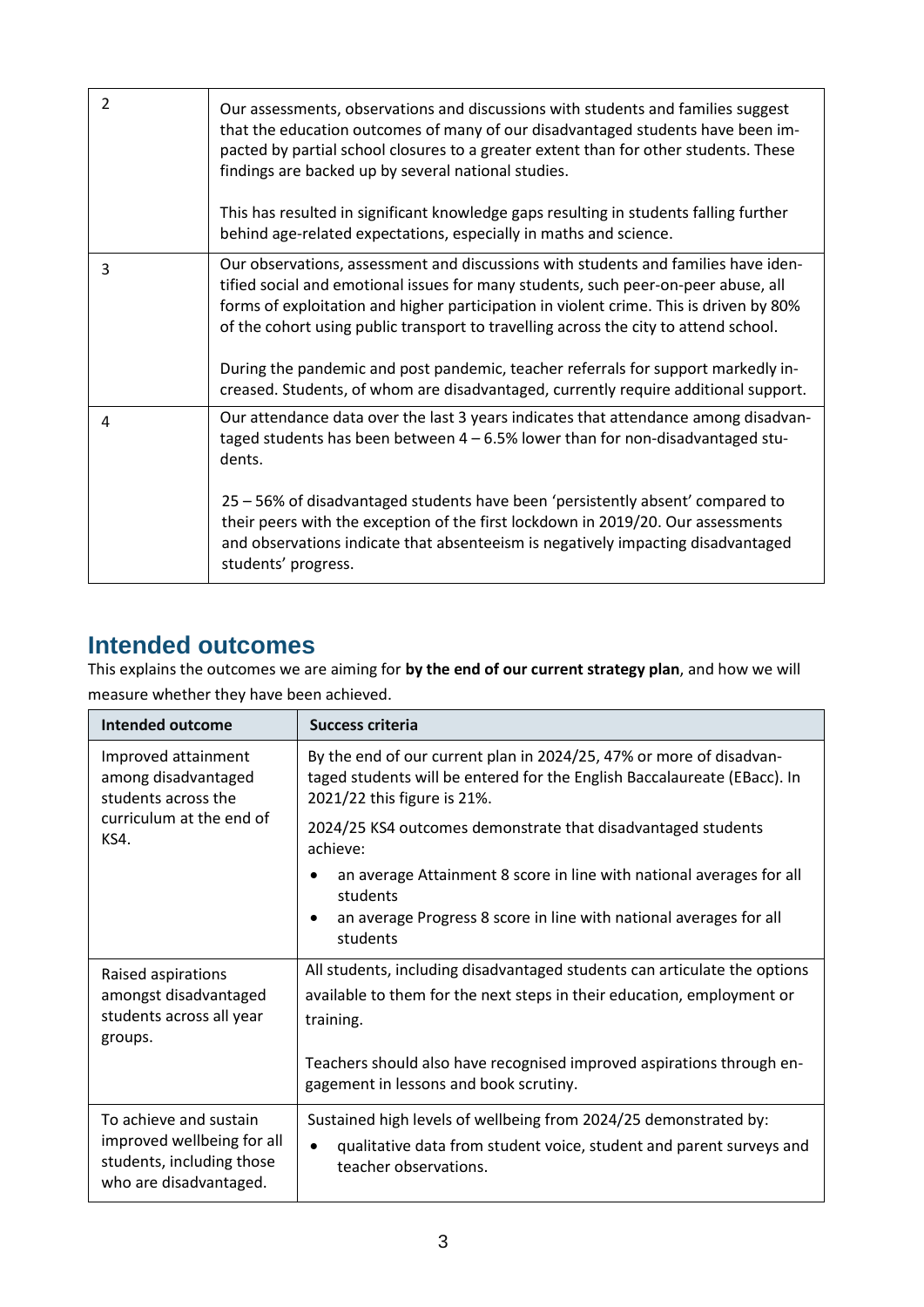|                                                                                                                   | a significant increase in participation in enrichment activities and<br>experiences, particularly among disadvantaged students.                                                                                                                                                                                                                                                                                               |
|-------------------------------------------------------------------------------------------------------------------|-------------------------------------------------------------------------------------------------------------------------------------------------------------------------------------------------------------------------------------------------------------------------------------------------------------------------------------------------------------------------------------------------------------------------------|
| To achieve and sustain<br>improved attendance for<br>all students, particularly<br>our disadvantaged<br>students. | Sustained high attendance from 2024/25 demonstrated by:<br>the overall absence rate for all students being no more than 5%,<br>٠<br>and the attendance gap between disadvantaged students and their<br>non-disadvantaged peers being reduced.<br>the percentage of all students who are persistently absent being be-<br>low 13% and the figure among disadvantaged students being no<br>more than 3% lower than their peers. |

#### **Activity in this academic year**

This details how we intend to spend our pupil premium (and recovery premium funding) **this academic year** to address the challenges listed above.

#### **Teaching (for example, CPD, recruitment and retention)**

Budgeted cost: **£289,614**

| <b>Activity</b>                                                                                                                                                                                                  | Evidence that supports this approach                                                                                                                                                                                                                                                                                                                       | <b>Challenge</b><br>number(s)<br>addressed |
|------------------------------------------------------------------------------------------------------------------------------------------------------------------------------------------------------------------|------------------------------------------------------------------------------------------------------------------------------------------------------------------------------------------------------------------------------------------------------------------------------------------------------------------------------------------------------------|--------------------------------------------|
| Purchase of standardised diagnostic<br>assessments (GL assessments /<br>NGRT).<br>Training will be provided for staff to<br>ensure assessments are interpreted<br>correctly.                                     | Standardised tests can provide reliable<br>insights into the specific strengths and<br>weaknesses of each pupil to help ensure<br>they receive the correct additional support<br>through interventions or teacher<br>instruction:<br>Standardised tests   Assessing and<br>Monitoring Pupil Progress   Education<br><b>Endowment Foundation   EEF</b>      | $\overline{2}$                             |
| Teach learning behaviours alongside<br>managing behaviour.<br>This will involve ongoing teacher<br>training and support and release<br>time.<br>Learning routines will first be rolled<br>out across the school. | Teaching learning behaviours will reduce<br>the need to manage misbehaviour.<br>Teachers will be empowered to provide the<br>conditions for learning behaviours to de-<br>velop to support access to the curriculum<br>and participation in learning.<br>https://educationendowmentfoundation.or<br>g.uk/education-evidence/guidance-<br>reports/behaviour | 1, 2, 3, 4                                 |
| Enhancement of our maths and<br>science teaching and curriculum<br>planning in line with DfE KS3 and<br>EEF guidance.                                                                                            | To teach maths well, teachers need to as-<br>sess students' prior knowledge and under-<br>standing effectively, employ manipulatives<br>and representations, teach problem solving<br>strategies, and help students to develop<br>more complex mental models: https://edu-                                                                                 | 1, 2, 4                                    |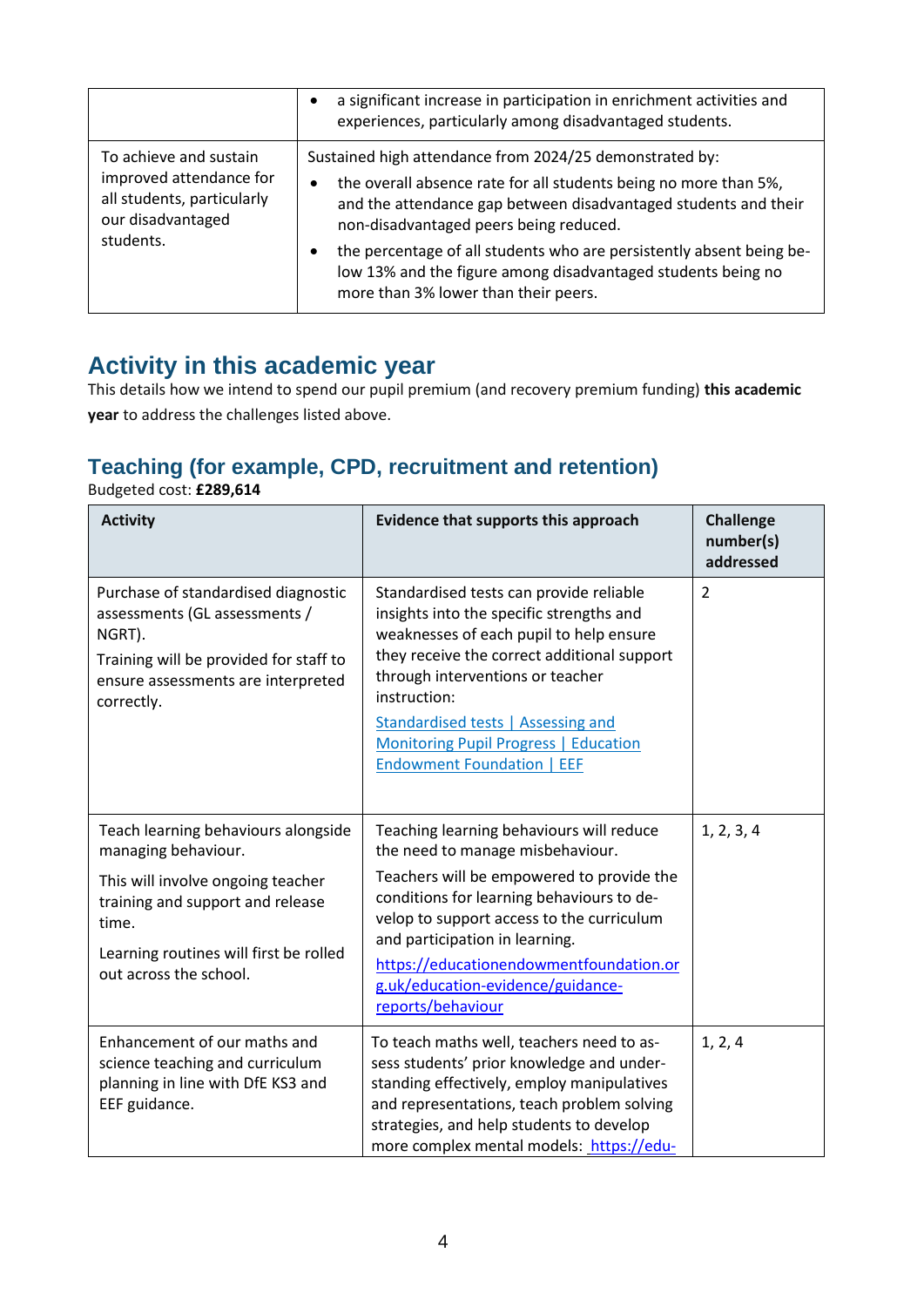|                                                                                                                                                                                 | cationendowmentfoundation.org.uk/educa-<br>tion-evidence/guidance-reports/maths-ks-<br>$2 - 3$<br>To teach science well teachers need to build<br>on the ideas that pupils bring to lessons, use<br>models to support student understanding,<br>support students to retain and retrieve<br>knowledge, use practical work purposefully,<br>develop science vocabulary and read sci-<br>ence texts and use structured feedback.<br>https://educationendowmentfounda-<br>tion.org.uk/education-evidence/guidance-<br>reports/science-ks3-ks4 |              |
|---------------------------------------------------------------------------------------------------------------------------------------------------------------------------------|-------------------------------------------------------------------------------------------------------------------------------------------------------------------------------------------------------------------------------------------------------------------------------------------------------------------------------------------------------------------------------------------------------------------------------------------------------------------------------------------------------------------------------------------|--------------|
| Improving the teaching and<br>curriculum planning of careers as<br>part of the personal development<br>programme. This will involve<br>ongoing teacher training and<br>support. | Teenagers who have a better understand-<br>ing of what they need to do to achieve their<br>career ambitions do a lot better economi-<br>cally later in life than their peers.<br>https://educationendowmentfounda-<br>tion.org.uk/news/poorer-young-people-<br>more-likely-to-have-career-aspirations-<br>that-dont-match                                                                                                                                                                                                                 | $\mathbf{1}$ |

#### **Targeted academic support (for example, tutoring, one-to-one support structured interventions)**

Budgeted cost: **£66,960 (£50,220 from Covid tutoring grant plus £16,740 from pupil premium)**

| <b>Activity</b>                                                                                                                                                                                                                                                                                                                   | Evidence that supports this approach                                                                                                                                                                                                                                                                                                                          | <b>Challenge</b><br>number(s)<br>addressed |
|-----------------------------------------------------------------------------------------------------------------------------------------------------------------------------------------------------------------------------------------------------------------------------------------------------------------------------------|---------------------------------------------------------------------------------------------------------------------------------------------------------------------------------------------------------------------------------------------------------------------------------------------------------------------------------------------------------------|--------------------------------------------|
| Adopting a targeted<br>intervention programme for<br>students, including<br>disadvantaged students who<br>need additional help to close<br>gaps.                                                                                                                                                                                  | Interventions such in form time and holiday<br>time by teachers have more academic benefits<br>than other interventions:<br>https://educationendowmentfounda-<br>tion.org.uk/education-evidence/teaching-learn-<br>ing-toolkit/extending-school-time                                                                                                          | 1, 2                                       |
| Engaging academic support to<br>provide a blend of tuition,<br>mentoring and school-led tu-<br>toring for students whose edu-<br>cation has been most im-<br>pacted by the pandemic. A sig-<br>nificant proportion of the stu-<br>dents who receive tutoring will<br>be disadvantaged, including<br>those who are high attainers. | Tuition targeted at specific needs and<br>knowledge gaps can be an effective method to<br>support low attaining students or those falling<br>behind, both one-to-one:<br>One to one tuition   EEF (educationendow-<br>mentfoundation.org.uk)<br>And in small groups:<br><b>Small group tuition   Toolkit Strand   Education</b><br>Endowment Foundation   EEF | 1, 2                                       |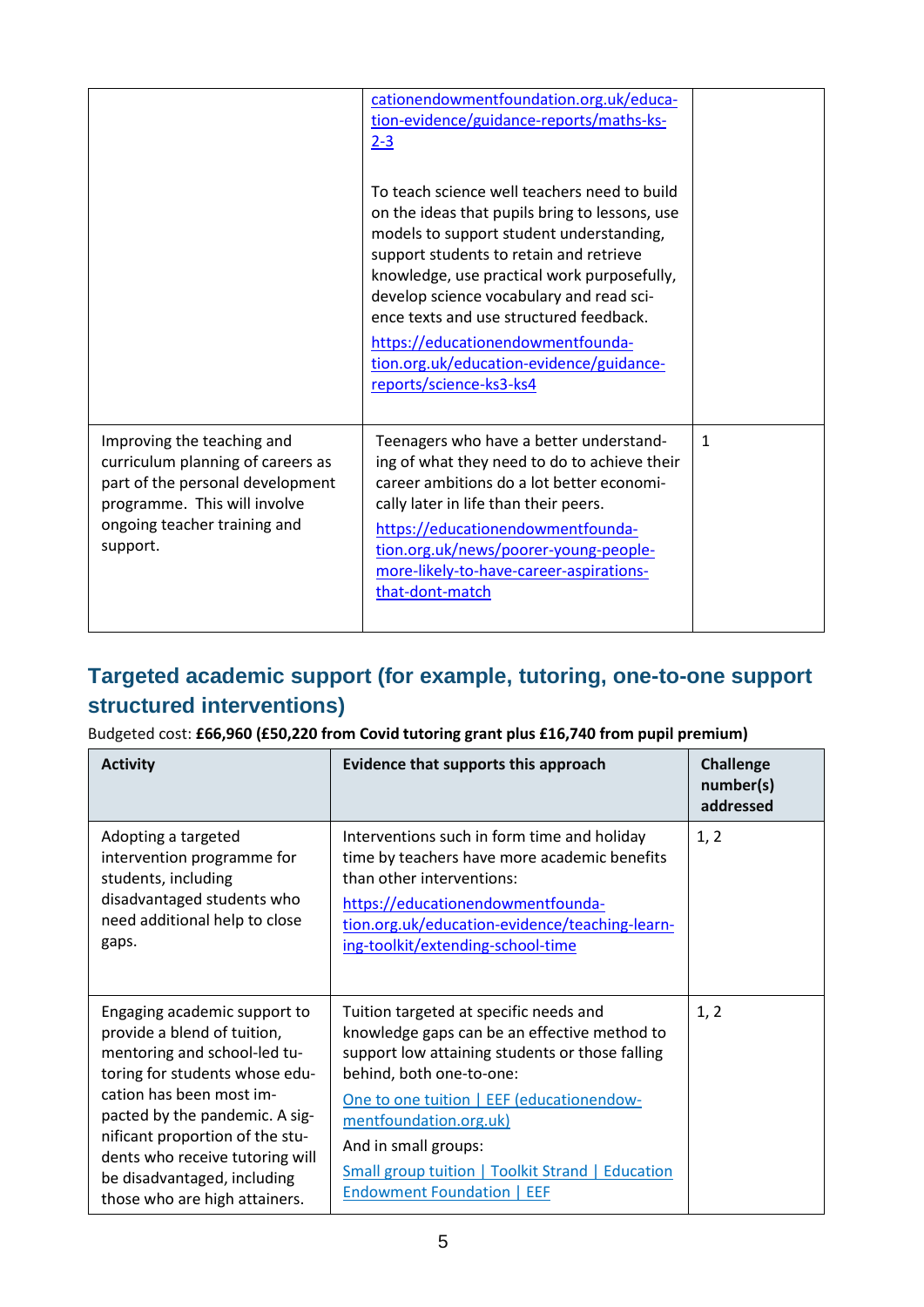#### **Wider strategies (for example, related to attendance, behaviour, wellbeing)**

Budgeted cost: **£174,789**

| <b>Activity</b>                                                                                                                                                                                                                                                                   | Evidence that supports this approach                                                                                                                                                                                                                                                                                                                                                                                                                                                                                                                    | <b>Challenge</b><br>number(s)<br>addressed |
|-----------------------------------------------------------------------------------------------------------------------------------------------------------------------------------------------------------------------------------------------------------------------------------|---------------------------------------------------------------------------------------------------------------------------------------------------------------------------------------------------------------------------------------------------------------------------------------------------------------------------------------------------------------------------------------------------------------------------------------------------------------------------------------------------------------------------------------------------------|--------------------------------------------|
| Adopting targeted<br>intervention and mentoring<br>to meet the behaviour needs<br>of more challenging<br>individuals.<br>Teachers will be trained in<br>strategies to support<br>students with high behaviour<br>needs.                                                           | There is evidence to suggest that tailored pro-<br>grammes reduce overall disruption and chal-<br>lenging behaviour in school:<br>https://educationendowmentfounda-<br>tion.org.uk/education-evidence/guidance-re-<br>ports/behaviour<br>https://educationendowmentfounda-<br>tion.org.uk/education-evidence/teaching-learn-<br>ing-toolkit/behaviour-interventions<br>Mentoring in schools helps to build confidence<br>and character:<br>https://educationendowmentfounda-<br>tion.org.uk/education-evidence/teaching-learn-<br>ing-toolkit/mentoring | 3                                          |
| Embedding principles of good<br>practice set out in DfE's<br><b>Improving School Attendance</b><br>advice.<br>Staff will get training and<br>release time to develop and<br>implement new procedures.<br>External support agencies will<br>be appointed to improve<br>attendance. | The DfE guidance has been informed by engage-<br>ment with schools that have significantly re-<br>duced persistent absence levels.                                                                                                                                                                                                                                                                                                                                                                                                                      | 4                                          |
| Contingency fund for acute<br>issues.                                                                                                                                                                                                                                             | Based on our experiences and those of similar<br>schools to ours, we have identified a need to set<br>a small amount of funding aside to respond<br>quickly to needs that have not yet been identi-<br>fied.                                                                                                                                                                                                                                                                                                                                            | All                                        |

#### **Total budgeted cost: £531,363**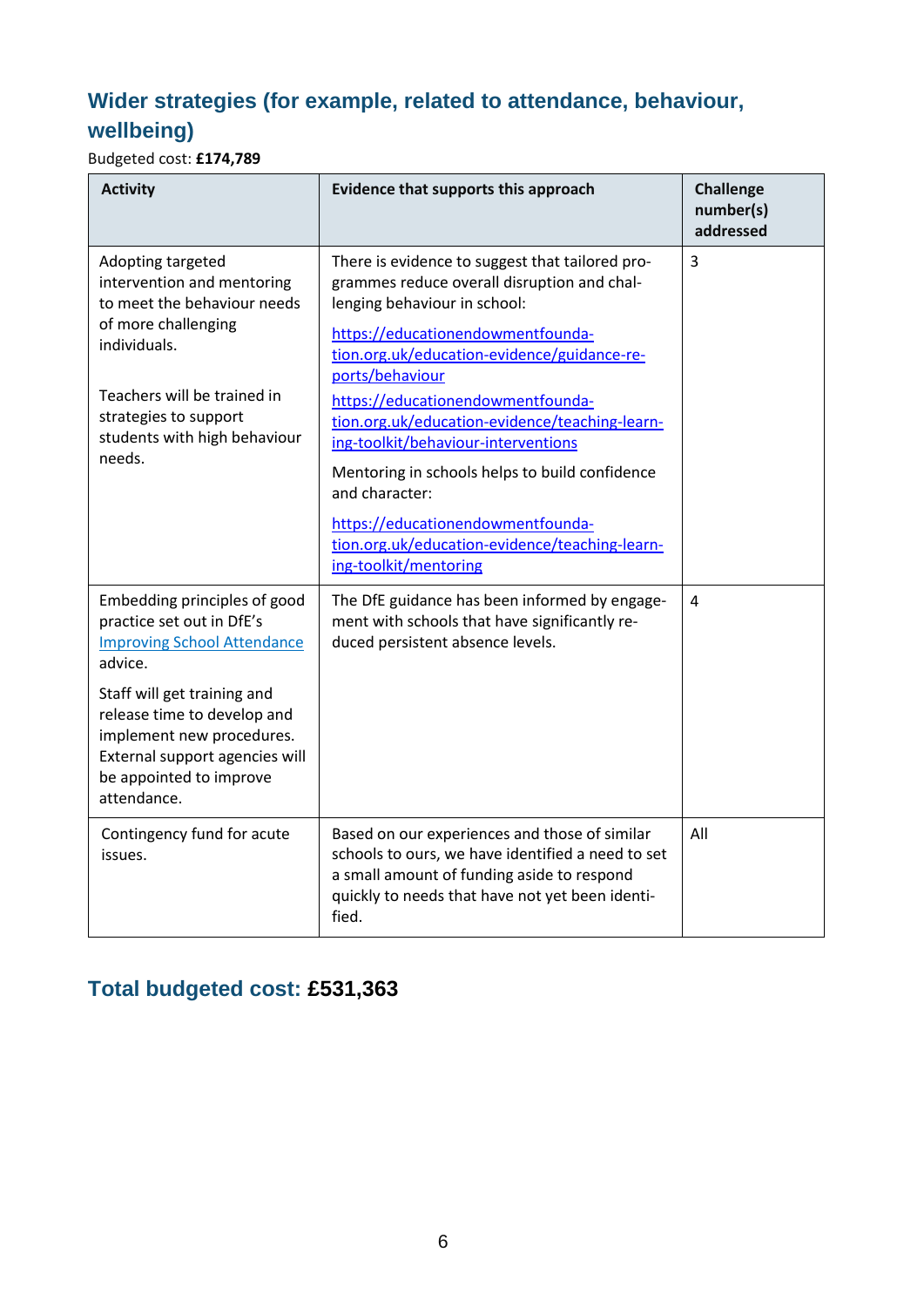## **Part B: Review of outcomes in the previous academic year**

#### **Pupil premium strategy outcomes**

This details the impact that our pupil premium activity had on students in the 2020 to 2021 academic year.

Our internal assessments during 2020/21 suggested that the performance of disadvantaged students remains below that of others. Although we have seen significant improvement across a number of students.

Our assessment of the reasons for these outcomes points primarily to Covid-19 impact, which disrupted all of our subject areas to varying degrees. As evidenced in schools across the country, partial closure was most detrimental to our disadvantaged students, and they were not able to benefit from our pupil premium funded improvements to teaching and targeted interventions to the degree that we intended. The impact was mitigated by our resolution to maintain a high quality curriculum, including during periods of partial closure, which was aided by use of 'live' lessons and online resources such as those provided by Oak National Academy.

Although overall attendance in 2020/21 was lower than in the preceding 2 years at 86.6%. At times when all students were expected to attend school, absence among disadvantaged students was 6.6% higher than their peers and persistent absence 14% higher. These gaps are stubbornly persistent, which is why attendance is a focus of our current plan.

Our assessments demonstrated that pupil behaviour, all forms of exploitation and higher participation in violent crime were significantly impacted last year. We used pupil premium funding to provide targeted interventions where required. We are building on that approach in our new plan.

#### **Externally provided programmes**

| Programme | Provider |
|-----------|----------|
|           |          |
|           |          |

### **Service pupil premium funding (optional)**

| <b>Measure</b>                                                                         | <b>Details</b>                                                                                                                                                |
|----------------------------------------------------------------------------------------|---------------------------------------------------------------------------------------------------------------------------------------------------------------|
| How did you spend your<br>service pupil premium<br>allocation last academic<br>vear?   | We have set up regular progress meeting with a dedicated member<br>of staff. We have bought maths, science and PE revision guides to<br>support his learning. |
| What was the impact of that<br>spending on service pupil<br>premium eligible students? | Regular meetings means that bespoke support can be offered in a tar-<br>geted way.                                                                            |